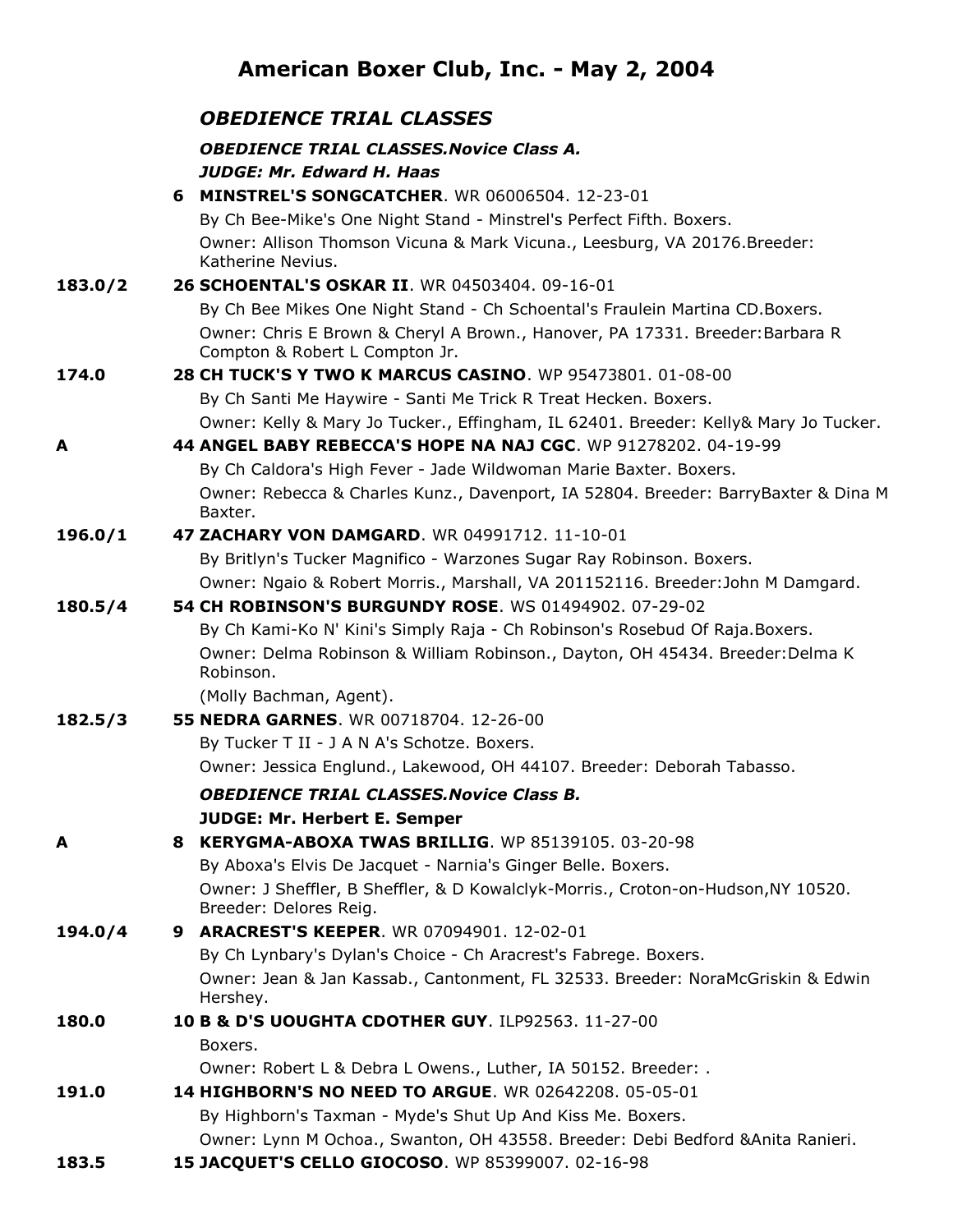|           | By Ch Jacquet's Black Watch - Jacquet's Miss Sassy Sammy. Boxers.                                              |
|-----------|----------------------------------------------------------------------------------------------------------------|
|           | Owner: Karla Spitzer & Scott Friedman., Somis, CA 93066. Breeder: Anne Hall & Denise<br>Gionannoto.            |
| A         | 16 HARPO'S SOCIALGRACE D'JACQUET. WR 00094101. 07-10-00                                                        |
|           | By Ch Jacquet's Bravo Of Goldfield - Jacquet's Heliocentric. Boxers.                                           |
|           | Owner: Karla Spitzer & Scott Friedman., Somis, CA 93066. Breeder: Karla Spitzer &<br>Scott Friedman.           |
|           | 23 JOSEPHINE VON BACHBETT. WS 00175503. 01-21-02                                                               |
|           | By Ivo Vom Hafen - Xenia Von Sparta VCD1 CDX VCD1. Boxers.                                                     |
|           | Owner: Renee & Terry Basye., Beloit, WI 53511. Breeder: Cathy Hubert-Markos.                                   |
| 194.0     | 24 BRAVO'S CHORUS LINE. WR 06204205. 03-01-02                                                                  |
|           | By Ch Bee-Mike's One Night Stand - Ch Ramarco's Liza Of Paradocs. Boxers.                                      |
|           | Owner: Phil & Carol Garaghty., Crystal, MN 554283241. Breeder: Susan Finley.                                   |
| 183.5     | 33 SEMPER FI STEALING HOME. WS 01295804. 07-17-02                                                              |
|           | By Ch Southgate's Judgement Day CD AX AXJ - Semper Fi Bryan's Song. Boxers.                                    |
|           | Owner: Dena M Hudson & Claudia Clifton., Marietta, GA 30062. Breeder: Claudia & Mike<br>Clifton.               |
|           | 34 DIXIE'S SOUTH'RN MAGNOLIA. WR 05854401. 01-24-02                                                            |
|           | By Dixie's Breho Rebel Yell - Ch Dixie's Cajun Sunshine CD. Boxers.                                            |
|           | Owner: Robin Vaughan., Hampton, AR 717449617. Breeder: Robin Vaughan.                                          |
| 178.0     | 36 CH BELCO'S RIVERDANCE OF TWO C'S. WP 76852705, 11-25-96                                                     |
|           | By Elharlen's Leading Man - Ch Rajah III CD. Boxers.                                                           |
|           | Owner: Elizabeth Coviello Davis & Carolyn Coutanche., Taunton, MA 02780. Breeder:<br>Elizabeth Coviello Davis. |
| A         | 41 BELLCREST FORTUNE WAITS ECHO. WP--81748401. 06-16-97                                                        |
|           | By Bellcrest Worth The Wait - Ch Syrr Run's Fortune Tella. Boxers.                                             |
|           | Owner: Sandra Halm., Freeland, MI 48623. Breeder: Shirley Bell.                                                |
|           | 43 CH LAR-SAN'S DIAMOND IN THE ROUGH. WP 96378202, 01-18-00                                                    |
|           | By Ch Hi-Tech's Aristocrat - Ch Noble Heart's Jewel Of Lar-San CDX. Boxers.                                    |
|           | Owner: Larry W Stogner & Susan G Stogner., Knoxville, TN 37920.Breeder: Larry<br>Stogner & Susan G Stogner.    |
| 179.0     | 46 TAILS OF THE VELVET BASCO. ILP101060. 07-22-99                                                              |
|           | Boxers.                                                                                                        |
|           | Owner: Tracy Kinney., Batavia, OH 45103. Breeder: .                                                            |
| 185.5     | 52 BENCHMARK'S JOE LOUIS NA OAJ. WP 98257603. 07-08-00                                                         |
|           | By Ch Encore's Rock Solid - Benchmark's Kwik Cash. Boxers.                                                     |
|           | Owner: Brenda & Charles Staley., Monrovia, IN 46157. Breeder: EllenEllerman & Jerra<br>Ackerman.               |
| 198.5/2   | <b>58 BRUSHHILL'S BANNER YET WAVES. WR 06807902. 06-03-02</b>                                                  |
|           | By Ch TAJ's D Wilson Bentley - Brushhill's Mad For Madeline. Boxers.                                           |
|           | Owner: Jane Tully & Ellen Bradley., Canton, MA 02021. Breeder: Ellen Bradley.                                  |
| 198.5/1/H | 60 SUNCHASER'S BLEACHED BLONDE. ILP100396. 08-08-98                                                            |
|           | By Ch Sunchase's Sundance Kid CD OA OAJ -<br>ChSunchase'sFashionablyLateUAOAOAPAJPNAJ.Boxers.                  |
|           | Owner: T L Hendrickson., BrokenArrow, OK 74012. Breeder: Owner.                                                |
| 197.0/3   | 62 SUNCHASE'S BOY TOY NA NAJ. WR 05750112. 11-22-01                                                            |
|           | By Ch Maxl's Golden Boy - Sunchase's Moment In Time UD NA NAJ. Boxers.                                         |
|           | Owner: T L Hendrickson., BrokenArrow, OK 740129426. Breeder: Owner.                                            |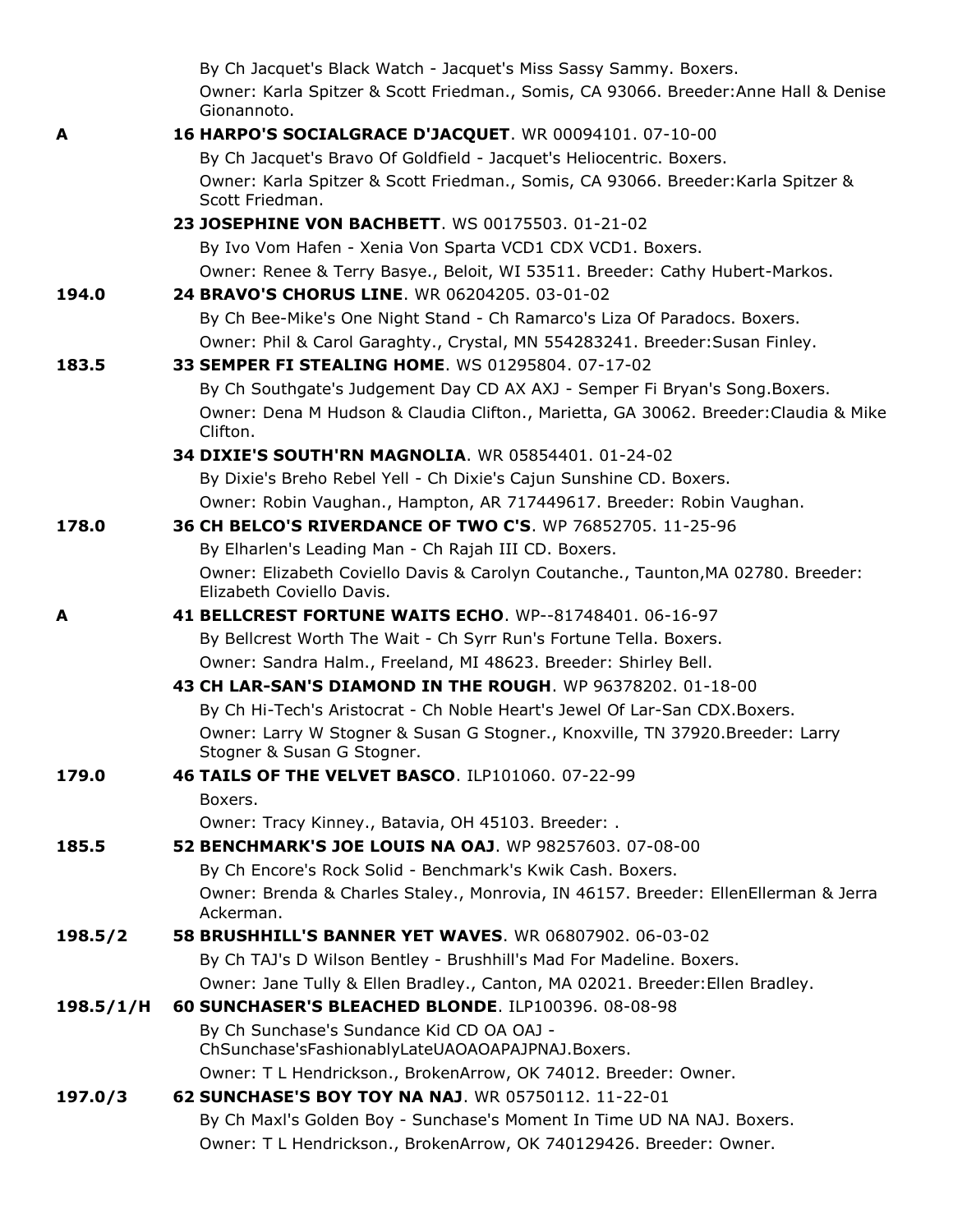| 177.0   | 67 CH TEALCREST'S PENNYS FROM HEAVEN. WR 05194901. 10-12-01                                                                                   |
|---------|-----------------------------------------------------------------------------------------------------------------------------------------------|
|         | By Ch Bee-Vee's What You Say - Teryl's Just Call Me Angel. Boxers.                                                                            |
|         | Owner: Jill Hootman., Clarksville, TN 37040. Breeder: Jill Hootman.                                                                           |
|         | 68 KAUAI'S MADISON AVENUE. WR 05041404. 10-03-01                                                                                              |
|         | By Ch Rasilons Tangos Talisman - Winlands Madison. Boxers.                                                                                    |
|         | Owner: Karen Sue Kent., Defiance, OH 43512. Breeder: Mary D Cline & Charles W Coull<br>& David A Cline.                                       |
| 189.0   | 69 CH BANTA-REIGEL'S SIZZLIN SENSATION CD. WR 01055704, 01-09-01                                                                              |
|         | By Ch Suncrests Fifth Of A Nickel - Reigels Rosie O Grady CD. Boxers.                                                                         |
|         | Owner: Jo Haberl & B J Barnhart., Brooksville, FL 34601. Breeder: Jo A Haberl & B J<br>Barnhart.                                              |
|         | <b>OBEDIENCE TRIAL CLASSES.Open Class A.</b>                                                                                                  |
|         | <b>JUDGE: Mr. Herbert E. Semper</b>                                                                                                           |
|         | 22 JAKOB II CD NA NAJ. WP 88392901. 11-16-98                                                                                                  |
|         | By Dupart Zethos V Adeltrots Two - Duchess Black Velvet. Boxers.                                                                              |
|         | Owner: Renee & Terry Basye Jr., Beloit, WI 535113838. Breeder: Johanna Ford.                                                                  |
|         | 32 SWEET BEAU REGARDS 2 YOU CD OA AXJ. WR 03765205, 07-19-01                                                                                  |
|         | By Ch Heart Acre's Formal Attire - Sweet'rTh'anne Whine UDX MX MXJ.Boxers.                                                                    |
|         | Owner: James P & Ruth M Hutchins., Cincinnati, OH 45224. Breeder: Ruth Hutchins.                                                              |
| A       | 37 CH MCCOY'S PEPRHL PARADE MASTER CD OA OAJ. WP 77279602. 06-17-96                                                                           |
|         | By Ch Ewo's Tie Breaker - Ch Gold Medal's Taylor Made. Boxers.                                                                                |
|         | Owner: Sue Ann Thompson., N Liberty, IA 52317. Breeder: Larry McCoy.                                                                          |
|         | 49 FOR THE MOMENT. ILP90936. 07-29-97                                                                                                         |
|         | Boxers.                                                                                                                                       |
|         | Owner: Kristin Hess-Viscal., Rixeyville, VA 22737. Breeder: .                                                                                 |
|         | 59 DERRAE'S EZEKIEL CD NA. WP 88815404. 11-05-98                                                                                              |
|         | By Ch Merrilane's Derrae Lazer Beam - Trefoil's Firebird. Boxers.                                                                             |
|         | Owner: Susan Watts., Upper Blk Eddy, PA 18792. Breeder: LaRae &Randy Derr.<br>63 CH SUNCHASE'S BLONDE MOMENT CD OA OAJ. WP 99510501, 08-01-00 |
|         | By Ch Hi-Tech's Johnny J Of Boxerton - Ch Sunchase's Suicide BlondeUDX AX AXJ.<br>Boxers.                                                     |
|         | Owner: T L Hendrickson., BrokenArrow, OK 74012. Breeder: Owner.                                                                               |
|         | 64 SUNCHASE'S DIRTY WHITE BOY CD OAJ. WP 99510502. 08-01-00                                                                                   |
|         | By Ch Hi-Tech Johnny J Of Boxerton - Ch Sunchase's Suicide Blonde UDXAX AXJ.<br>Boxers.                                                       |
|         | Owner: T L Hendrickson., BorkenArrow, OK 74012. Breeder: Owner.                                                                               |
|         | <b>OBEDIENCE TRIAL CLASSES.Open Class B.</b>                                                                                                  |
|         | <b>JUDGE: Mr. Edward H. Haas</b>                                                                                                              |
|         | 7 BRILLIG'S SWEET JETER JIVE CD. ILP 95547. 06-04-00                                                                                          |
|         | By Undisclosed - Undisclosed. Boxers.                                                                                                         |
|         | Owner: Joanne E Sheffler & Bruce G Sheffler., Croton-on-Hudson, NY 10520. Breeder:<br>Undisclosed.                                            |
| A       | 17 SUNCHASE'S SMOKIN' IN HAVANA UD. WP 87714401, 08-07-98                                                                                     |
|         | By Ch Sunchase's Sundance Kid CD - Ch Sunchase's Fashionably Late UD. Boxers.                                                                 |
|         | Owner: Larrie J Moody & Tracy Hendrickson., Pittsburg, KS 66762.Breeder: Tracy L.<br>Hendrickson.                                             |
| 192.0/3 | 31 SWEET GEORGIE GIRL UD AX MXJ. WR 03765206. 07-19-01                                                                                        |
|         | By Ch Heart Acre's Formal Attire - Sweet'r Th'anne Whine UDX MX MXJ.Boxers.                                                                   |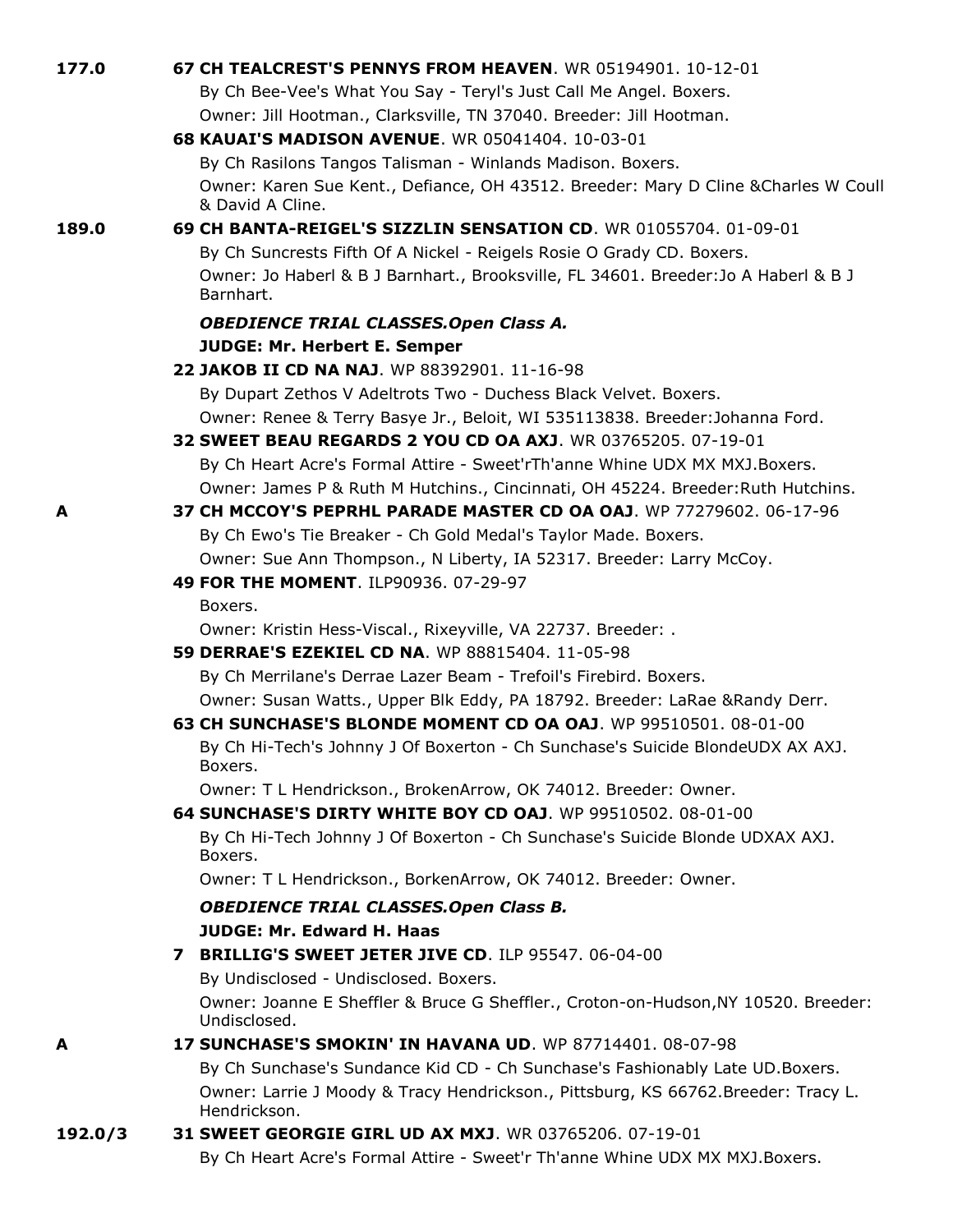|             | Owner: James P & Ruth M Hutchins., Cincinnati, OH 45224. Breeder: Ruth Hutchins.                                                                            |
|-------------|-------------------------------------------------------------------------------------------------------------------------------------------------------------|
|             | 39 CH NOBLE HEART'S JEWEL OF LAR-SAN CDX. WP 70368103. 04-24-96                                                                                             |
|             | By Ch CJ's Spider Of Alimar - Boxwood's Enchantress. Boxers.                                                                                                |
|             | Owner: Larry & Susan Stogner., Knoxville, TN 37920. Breeder: Susan& Sally Peters &<br>Mike & Pam McMillian.                                                 |
| 193.5/2     | 42 HEART ACRES BRONZE OF KARJEAN UD MX AXJ. WP 83814503, 02-25-98                                                                                           |
|             | By Ch Josha's Linebacker CD - Heart Acres Mistress Karjean. Boxers.                                                                                         |
|             | Owner: Peggie Makowski., Mentor, OH 44060. Breeder: Carol Nesbitt & Priscilla Kilman.                                                                       |
|             | 51 SCHMIDT'S SLICK LADY'S BLACK ONYX CD NAJ. WR--025366. 04-20-01                                                                                           |
|             | By Ch Syrr Run's OnLine Heart Acreas - Schmidt's Lady Rosalyn. Boxers.                                                                                      |
|             | Owner: Leta L McCulla., St Paris, OH 43072. Breeder: Julie Schmidt.                                                                                         |
|             | 194.0/1/HC 61 CH SUNCHASE'S SUICIDE BLONDE UDX AX AXJ. WP 72065804. 07-21-96                                                                                |
|             | By Ch Shieldmont's Let's Make A Deal - Ch Sunchase's Hollywood HypeCD. Boxers.                                                                              |
|             | Owner: T L Hendrickson., BrokenArrow, OK 74012. Breeder: Owner.                                                                                             |
|             | <b>65 CH SUNCHASE'S ZERO TO HERO UD AX AXJ.</b> WP 82586701, 11-22-97                                                                                       |
|             | By Ch Holly Lane's Spin A Dream - Ch Sunchase                                                                                                               |
|             | FashionablyLateUDOAOAPNAJAJP.Boxers.                                                                                                                        |
|             | Owner: T L Hendrickson., BrokenArrow, OK 74012. Breeder: Owner.                                                                                             |
| 188.5/4     | <b>66 SUNCHASE'S CAUGHT PEEKING UD OA OAJ. WP 82586702. 11-22-97</b>                                                                                        |
|             | By Ch Holly Lane's Spin A Dream -                                                                                                                           |
|             | ChSunchase'sFashionablyLateUDOAOAPNAJAJP.Boxers.                                                                                                            |
|             | Owner: T L Hendrickson., BrokenArrow, OK 74012. Breeder: Owner.                                                                                             |
|             | <b>OBEDIENCE TRIAL CLASSES. Utility Class A.</b>                                                                                                            |
|             | <b>JUDGE: Mr. Edward H. Haas</b>                                                                                                                            |
|             | <b>21 VENI VEDI VECI.</b> WP 98921601, 09-12-00                                                                                                             |
|             | By Sargeant Winston Delite - Chewy Baby Ruth. Boxers.                                                                                                       |
|             | Owner: Kristie & Keith Lowry., Ashburn, VA 20147. Breeder: LucilleDodson.                                                                                   |
|             | 48 HAPPY TAILS OH NO ITS MONGO CDX. ILP85504. 03-10-97                                                                                                      |
|             | Boxers.                                                                                                                                                     |
|             | Owner: Amy & Todd Bieri., Island Lakes, IL 60042. Breeder: .                                                                                                |
|             | (Amy Bieri, Agent).                                                                                                                                         |
| 177.0/1     | 56 HARPO'S CERTAINCHARM D'JACQUET CDX. WR 00094102. 07-10-00                                                                                                |
|             | By Ch Jacquet's Bravo of Goldfield - Jacquet's Heilocentric CDX. Boxers.<br>Owner: Mary Nee & Karla Spitzer., Fairview Heights, IL 622083521.Breeder: Karla |
|             | Spitzer & Scott Friedman.                                                                                                                                   |
|             | <b>OBEDIENCE TRIAL CLASSES. Utility Class B.</b>                                                                                                            |
|             | <b>JUDGE: Mr. Herbert E. Semper</b>                                                                                                                         |
| <b>JUDG</b> | 17 SUNCHASE'S SMOKIN' IN HAVANA UD. WP 87714401. 08-07-98                                                                                                   |
|             | By Ch Sunchase's Sundance Kid CD - Ch Sunchase's Fashionably Late UD. Boxers.                                                                               |
|             | Owner: Larrie J Moody & Tracy Hendrickson., Pittsburg, KS 66762.Breeder: Tracy L.<br>Hendrickson.                                                           |
| A           | 18 OTCH SUNCHASE'S NO SPIKED HEELS UDX. WP 54806601, 02-19-94                                                                                               |
|             | By Ch Rochils Grande Marshall - Sunchase's Jumpstart M'Heart CD. Boxers.                                                                                    |
|             | Owner: Larrie J Moody & Tracy Hendrickson., Pittsburg, KS 66762.Breeder: Tracy L.                                                                           |
|             | Hendrickson.                                                                                                                                                |
| 188.5/2     | 31 SWEET GEORGIE GIRL UD AX MXJ. WR 03765206. 07-19-01                                                                                                      |
|             | By Ch Heart Acre's Formal Attire - Sweet'r Th'anne Whine UDX MX MXJ.Boxers.                                                                                 |
|             | Owner: James P & Ruth M Hutchins., Cincinnati, OH 45224. Breeder: Ruth Hutchins.                                                                            |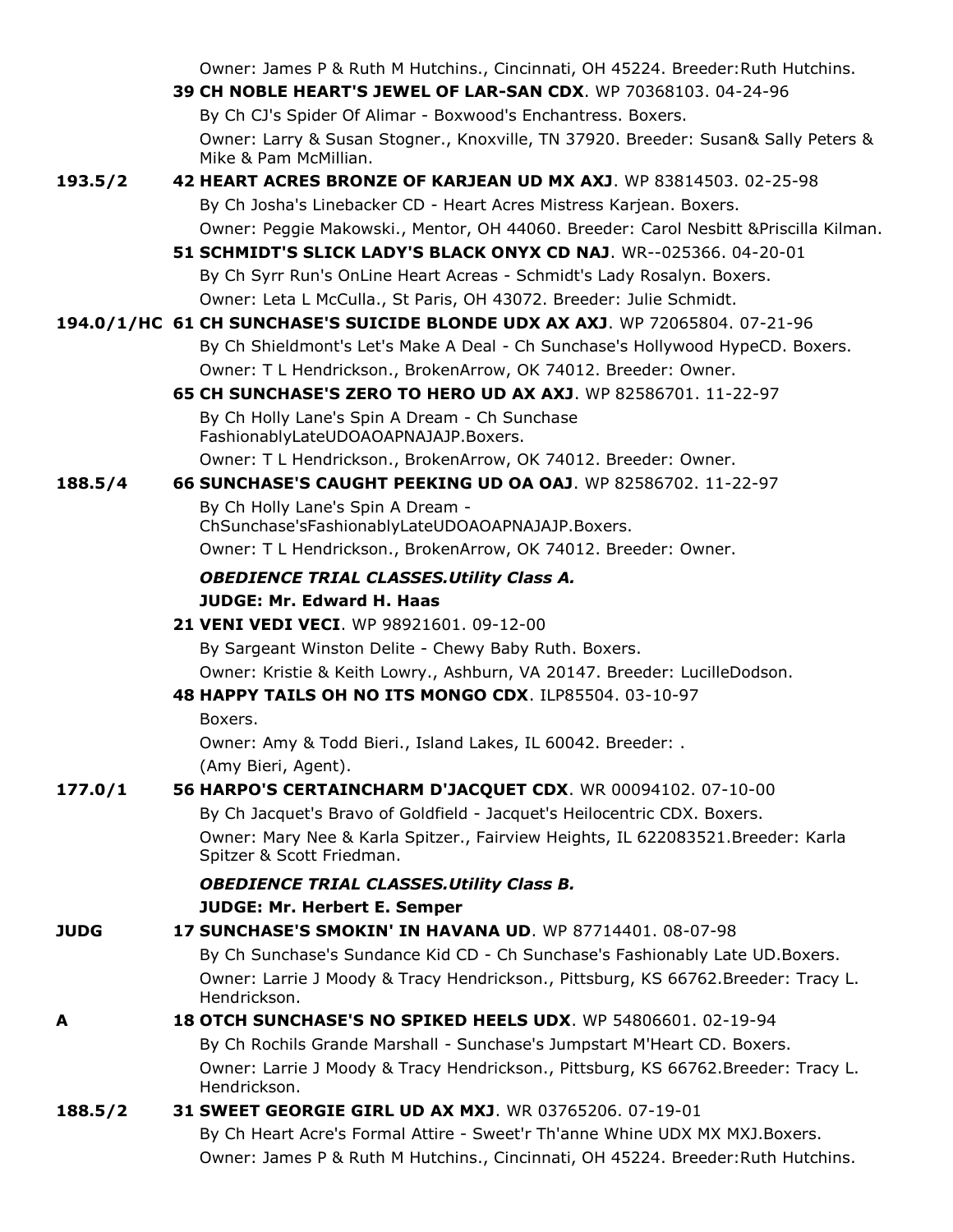|         | 42 HEART ACRES BRONZE OF KARJEAN UD MX AXJ. WP 83814503. 02-25-98                         |
|---------|-------------------------------------------------------------------------------------------|
|         | By Ch Josha's Linebacker CD - Heart Acres Mistress Karjean. Boxers.                       |
|         | Owner: Peggie Makowski., Mentor, OH 44060. Breeder: Carol Nesbitt & Priscilla Kilman.     |
| A       | 57 SHERWOOD'S EMERALD LADY UD NA NAJ. WP 82222501. 12-11-97                               |
|         | By Ch Savoy Sicilian Stiletto CD - Ch Ruffian's Ryan Of Sherwood UD. Boxers.              |
|         | Owner: Jane Tully., Canton, MA 02021. Breeder: Colleen Fleury.                            |
| 190.5/1 | 61 CH SUNCHASE'S SUICIDE BLONDE UDX AX AXJ. WP 72065804. 07-21-96                         |
|         | By Ch Shieldmont's Let's Make A Deal - Ch Sunchase's Hollywood HypeCD. Boxers.            |
|         | Owner: T L Hendrickson., BrokenArrow, OK 74012. Breeder: Owner.                           |
|         | 65 CH SUNCHASE'S ZERO TO HERO UD AX AXJ. WP 82586701. 11-22-97                            |
|         | By Ch Holly Lane's Spin A Dream - Ch Sunchase<br>FashionablyLateUDOAOAPNAJAJP.Boxers.     |
|         | Owner: T L Hendrickson., BrokenArrow, OK 74012. Breeder: Owner.                           |
| 187.5/3 | 66 SUNCHASE'S CAUGHT PEEKING UD OA OAJ. WP 82586702. 11-22-97                             |
|         | By Ch Holly Lane's Spin A Dream -<br>ChSunchase'sFashionablyLateUDOAOAPNAJAJP.Boxers.     |
|         | Owner: T L Hendrickson., BrokenArrow, OK 74012. Breeder: Owner.                           |
|         | <b>OBEDIENCE TRIAL CLASSES. Brace Competition (Obedience).</b>                            |
|         | <b>JUDGE: Mr. Edward H. Haas</b>                                                          |
| 177.0/1 | 52 BENCHMARK'S JOE LOUIS NA OAJ. WP 98257603. 07-08-00                                    |
|         | By Ch Encore's Rock Solid - Benchmark's Kwik Cash. Boxers.                                |
|         | Owner: Brenda & Charles Staley., Monrovia, IN 46157. Breeder: EllenEllerman & Jerra       |
|         | Ackerman.                                                                                 |
| 177.0   | 53 STALEY'S SADIE GIRL CD AX AXJ. WP 86163402. 06-18-98                                   |
|         | By Pritiboy Butch Koenig - Comanche Bethsheba. Boxers.                                    |
|         | Owner: Brenda Staley., Monrovia, IN 46157. Breeder: Rhonda Peter.                         |
| 157.0/2 | <b>65 CH SUNCHASE'S ZERO TO HERO UD AX AXJ.</b> WP 82586701, 11-22-97                     |
|         | By Ch Holly Lane's Spin A Dream - Ch Sunchase<br>FashionablyLateUDOAOAPNAJAJP.Boxers.     |
|         | Owner: T L Hendrickson., BrokenArrow, OK 74012. Breeder: Owner.                           |
| 157.0   | 66 SUNCHASE'S CAUGHT PEEKING UD OA OAJ. WP 82586702. 11-22-97                             |
|         | By Ch Holly Lane's Spin A Dream -                                                         |
|         | ChSunchase'sFashionablyLateUDOAOAPNAJAJP.Boxers.                                          |
|         | Owner: T L Hendrickson., BrokenArrow, OK 74012. Breeder: Owner.                           |
|         | <b>OBEDIENCE TRIAL CLASSES. Veterans Class (Obedience).</b>                               |
|         | JUDGE: Mr. Edward H. Haas                                                                 |
|         | 11 B& D'S SHE TALKS TOO MUCH UD OA NAJ. ILP83949. 12-28-92                                |
|         | By Mullins' Maxwell - Adrea's Sheba. Boxers.                                              |
|         | Owner: Robert L & Debra L Owens., Luther, IA 50152. Breeder: Donald& Cathy Mullins.       |
|         | 12 CH MERRILANE'S REGAL CHOICE CDX. WP 63318501. 05-05-95                                 |
|         | By Ch Merrilane's Equalizer - Ch Keil's Set Point. Boxers.                                |
|         | Owner: Korinne Vanderpool., Frisco, TX 75035. Breeder: Chuck Coull& Merrilane<br>Kennels. |
|         | 27 CHELE'S SERGEANT BREWSTER CD. WP 57873301. 09-30-94                                    |
|         | By Jacob Marle - Sebastian Taz. Boxers.                                                   |
|         | Owner: Michele R Valente., Oviedo, FL 32765. Breeder: Sam P Larson.                       |
|         | 41 BELLCREST FORTUNE WAITS ECHO. WP--81748401. 06-16-97                                   |
|         | By Bellcrest Worth The Wait - Ch Syrr Run's Fortune Tella. Boxers.                        |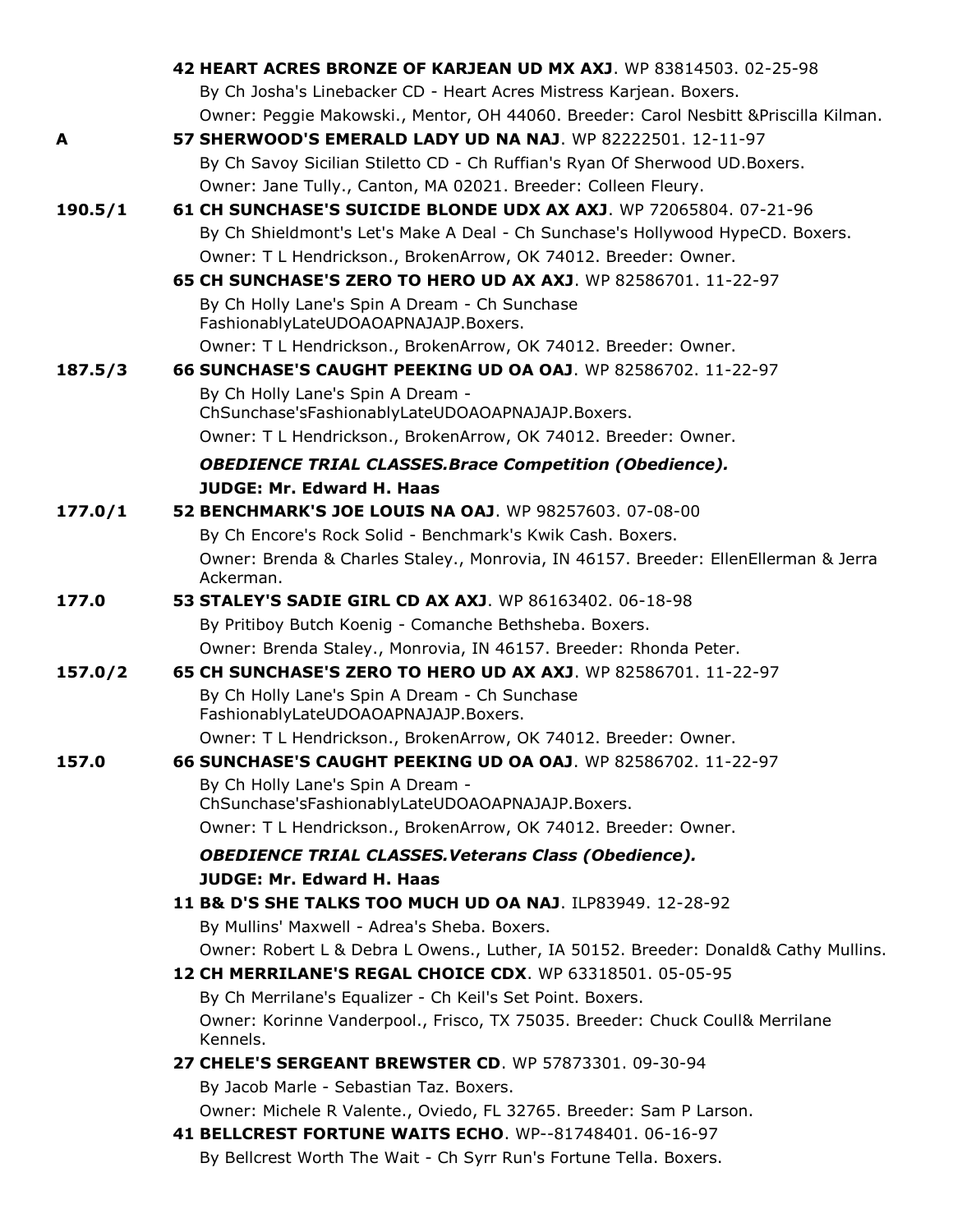|         | Owner: Sandra Halm., Freeland, MI 48623. Breeder: Shirley Bell.                                                                                           |
|---------|-----------------------------------------------------------------------------------------------------------------------------------------------------------|
|         | <b>OBEDIENCE TRIAL CLASSES. Team Competition (Obedience).</b>                                                                                             |
|         | <b>JUDGE: Mr. Edward H. Haas</b>                                                                                                                          |
| 176.0/1 | 12 CH MERRILANE'S REGAL CHOICE CDX. WP 63318501. 05-05-95                                                                                                 |
|         | By Ch Merrilane's Equalizer - Ch Keil's Set Point. Boxers.                                                                                                |
|         | Owner: Korinne Vanderpool., Frisco, TX 75035. Breeder: Chuck Coull& Merrilane<br>Kennels.                                                                 |
| 176.0   | 38 KM'S SIVE CDX TD. WP 55362502. 05-07-94                                                                                                                |
|         | By Turo's Magnum Of The Manor - Miss Muffet Too Too. Boxers.                                                                                              |
|         | Owner: Katherine Kelly., Glencoe, MO 63038. Breeder: Robert L & Pearl A Grothaus.                                                                         |
| 176.0   | 39 CH NOBLE HEART'S JEWEL OF LAR-SAN CDX, WP 70368103, 04-24-96                                                                                           |
|         | By Ch CJ's Spider Of Alimar - Boxwood's Enchantress. Boxers.                                                                                              |
|         | Owner: Larry & Susan Stogner., Knoxville, TN 37920. Breeder: Susan& Sally Peters &<br>Mike & Pam McMillian.                                               |
| 176.0   | 40 MARPAL'S TAKE IT TO THE MAX CD. WP 86094703. 06-02-98                                                                                                  |
|         | By Ch Winland's Lotto Of Merrilane - Rochil's Sunchaser At MarPal.Boxers.                                                                                 |
|         | Owner: Jill Hootman., Clarksville, TN 37040. Breeder: Paul & MargaretHardy.                                                                               |
|         | <b>OBEDIENCE TRIAL CLASSES.Pre-Novice.</b>                                                                                                                |
|         | <b>JUDGE: Mr. Edward H. Haas</b>                                                                                                                          |
| A       | 6 MINSTREL'S SONGCATCHER. WR 06006504, 12-23-01                                                                                                           |
|         | By Ch Bee-Mike's One Night Stand - Minstrel's Perfect Fifth. Boxers.                                                                                      |
|         | Owner: Allison Thomson Vicuna & Mark Vicuna., Leesburg, VA 20176. Breeder:<br>Katherine Nevius.                                                           |
| 182.5   | 15 JACQUET'S CELLO GIOCOSO. WP 85399007. 02-16-98                                                                                                         |
|         | By Ch Jacquet's Black Watch - Jacquet's Miss Sassy Sammy. Boxers.                                                                                         |
|         | Owner: Karla Spitzer & Scott Friedman., Somis, CA 93066. Breeder: Anne Hall & Denise<br>Gionannoto.                                                       |
|         | 19 WINMERE GREAT EXPECTATIONS. WP 85796801. 03-29-98                                                                                                      |
|         | By Ch Winmere Eternal Flame - Ch Winmere Sweet And Shiny Eyes. Boxers.                                                                                    |
|         | Owner: Theresa Garton., Oklahoma City, OK 73113. Breeder: Theresa Garton.                                                                                 |
|         | 20 CH ECHO'S CONTROLLED CHAOS. WP 99179901. 09-02-00                                                                                                      |
|         | By Ch Arriba Talisman Ego - Ch Echo's Showtime. Boxers.                                                                                                   |
|         | Owner: Sandra Halm & Vicki Agle., Freeland, MI 48623. Breeder: Vicki Agle & Terry<br>Agle.                                                                |
|         | 29 REMY LEADOO. WR 06656310. 05-20-02                                                                                                                     |
|         | By Angel Baby Chopin - Angel Baby Brahms. Boxers.                                                                                                         |
|         | Owner: Kim Northcutt., Sherrand, IL 61281. Breeder: Rebecca & CharlesKuntz.                                                                               |
|         | 30 KIMBR-D'S MY PAL MUGSY, WR 03396505, 06-13-01                                                                                                          |
|         | By Kimberd Maple Creek Destiny - Kimber-D's Echo Of Tara. Boxers.                                                                                         |
|         | Owner: Jennifer Tomko., Cortland, OH 44410. Breeder: Dale Harris & Kim A Harris.                                                                          |
|         | 35 PEARLISLE REPLICA OF STANDING O. WS 05510503, 07-20-03                                                                                                 |
|         | By Ch Maxl's Golden Boy - Luckyjades Vision X Standing O. Boxers.<br>Owner: Dr Robert C Hallock & Grace D Hallock., Cheshire, CT 06410.Breeder: Dr Robert |
|         | C Hallock & Grace Hallock& Pamela Shaw-George.                                                                                                            |
|         | 45 WILLOW WOOD'S FAITH. WS 03257501. 02-25-03                                                                                                             |
|         | By Angel Baby Chopin - Angel Baby Rebecca's Hope NA NAJ CGC. Boxers.                                                                                      |
|         | Owner: Rebecca Kunz & Charles Kunz., Davenport, IA 52804. Breeder: Rebecca Kunz &<br>Charles Kunz.                                                        |
|         |                                                                                                                                                           |